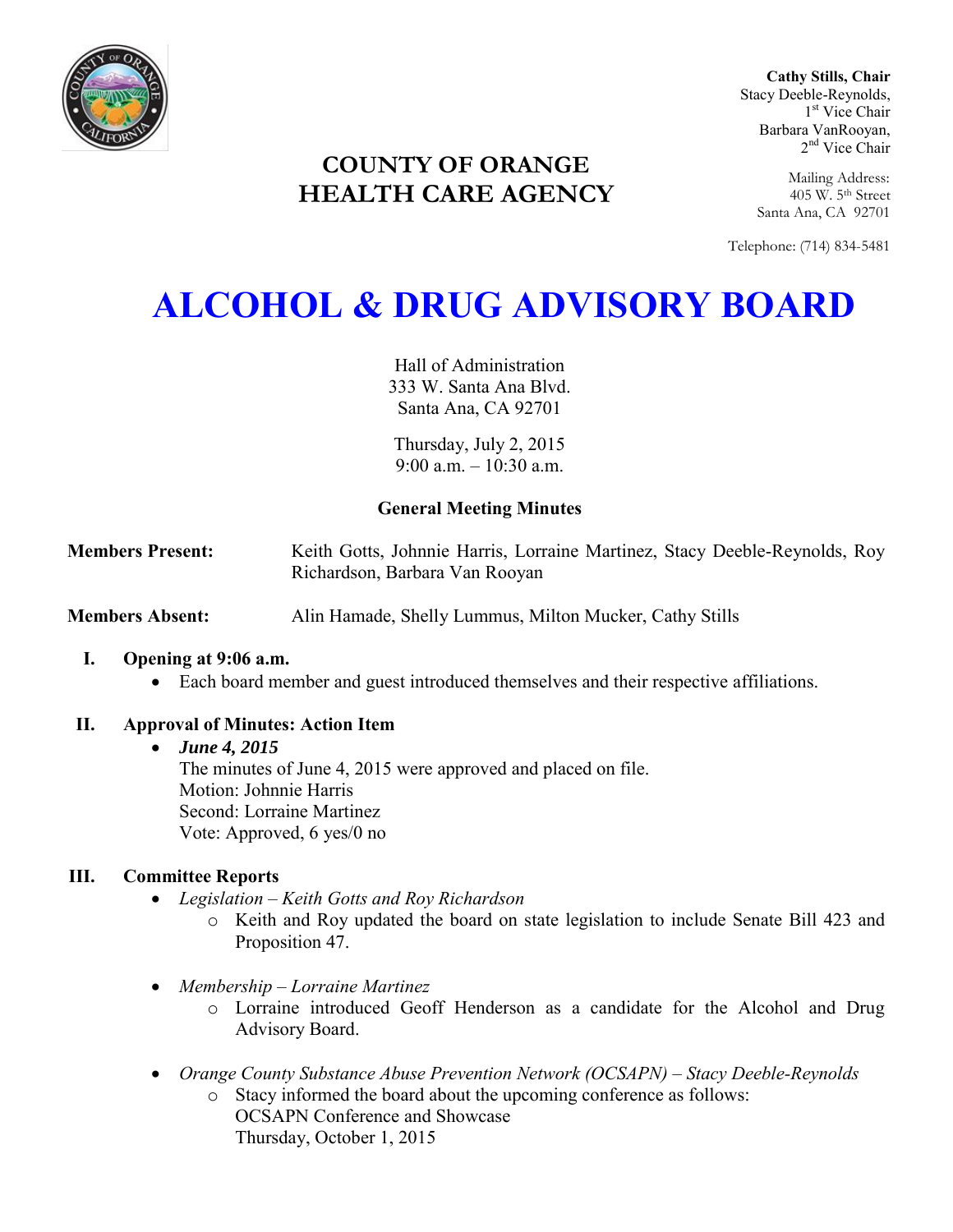# **IV. Old Business – N/A**

#### **V. New Business – N/A**

#### **VI. Announcements**

#### **Pillsvscandy.com – Stacy Deeble-Reynolds**

Stacy shared information about the organization and suggested the ADAB receive a presentation. Danielle will look into coordinating a presentation for a future meeting.

# **Proposition 47 Presentation – Keith Gotts**

Keith suggests the board have a comprehensive presentation update on Proposition 47 and the impacts made in Orange County since the implementation process. Suggested presentation panels members to include representatives from the Orange County Sheriff's Department, Orange County Probation Department, Orange County Superior Courts, and the Health Care Agency. Keith Gotts has agreed to lead the planning efforts for this future presentation.

# **VII. Behavioral Health Services (BHS) Update: Brett O'Brien and Mitch Cherness**

#### **Brett O'Brien**

Brett shared information about our county budget, service changes, and program outcomes. Brett also reported on the Prescription (Rx) Drug Campaign and department contract renewals.

#### **Mitch Cherness**

Mitch provided an update on the newly implemented residential treatment Gate Keeping System. The department is pleased with the outcome of the Gate Keeping system. Mitch also reported that the Health Care Agency, Behavioral Health Services was recognized for their AB 109 programs by the National Association of Counties in the category of Criminal Justice/Public Safety. The department is pleased with the outcomes of the AB 109 programs in Orange County.

#### **VIII. Presentation**

#### **Methadone Program**

By: Dennis Bocanerga, Director of Administration & Danny Trejo, Director of Public Affairs

Mr. Bocanerga and Mr. Trejo provided a comprehensive overview of the Methadone treatment facility, target population, program model and personnel. Treatment is provided in Fullerton and Stanton with a contract to serve approximately 1,000 clients. It should be noted that methadone treatment is considered a last resort for most clients. The goal of the program is to support client's recovery and provide guidance for their return to work, obtain education, and overall increase their quality of life.

If you have any questions about our Methadone Program, please contact Danielle Daniels at (714) 834-5481 or email [ddaniels@ochca.com.](mailto:ddaniels@ochca.com)

# **IX. ADEPT Update: Amy Buch**

 Amy shared information about the department's current and upcoming activities. The Board of Supervisors recently approved the following campaign agreements; 1) Faith Based